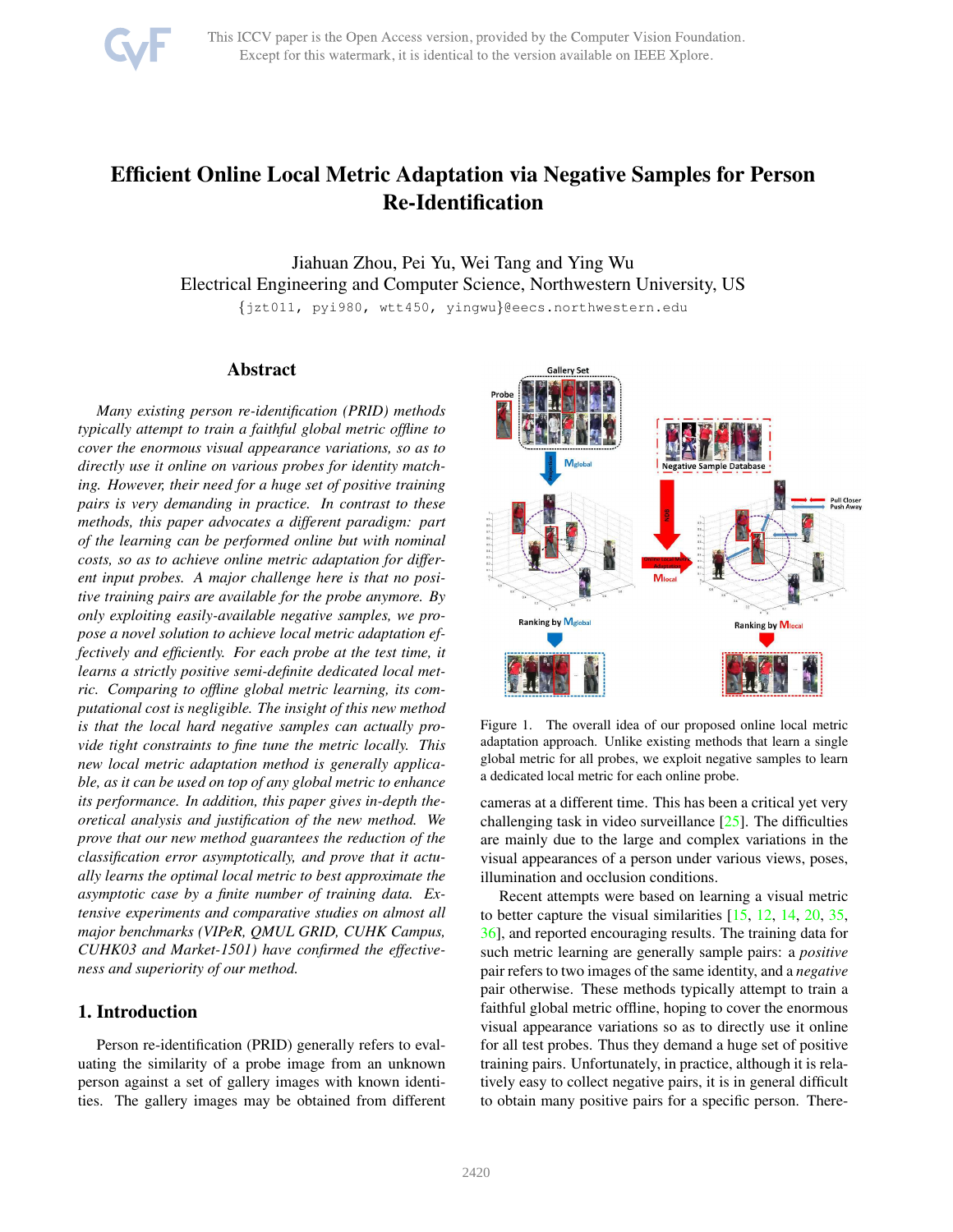<span id="page-1-1"></span>fore, the metrics learned from insufficient positive training data are likely to be biased. In addition, it is computationally intensive to learn a strictly positive semi-definite (PSD) global metric, while ignoring the PSD constraint leads to unstable and noisy metrics [\[15\]](#page-8-1).

In contrast to these methods, this paper advocates a different paradigm: shifting part of the metric learning to online local metric adaptation. Specifically, for each online probe at the test time, our new approach learns a dedicated local metric with a nominal computational cost. Combining a global metric with local metric adaptation achieves an adaptive nonlinear metric. In our approach, its online learning is special, because there are no positive training pairs available at all for the probe, as its identity is unknown.

An attractive property of our new method is that it only uses negative data from a negative sample database (NDB). We call it **OL-MANS** for short of online local metric adaptation via negative samples. For a given test probe, a subset of samples from NDB are selected to form informative negative pairs with this test probe. These selected samples from NDB are visually similar to the probe, but are guaranteed to have different identities from the probe (at least with a very large probability). These negative samples provide effective local discrimination for further constraining the local metric tuning, by pushing away local false positives, as illustrated in Fig. [1.](#page-0-0) For each probe, our new method learns a strictly positive semi-definite local metric efficiently, via solving a kernel SVM problem. Comparing to offline global metric learning, the computational cost of the proposed online learning is negligible. Moreover, our method is generally applicable, and can be used on top of any global metric.

A significant property of our new method is that it is justified and backed up with a theoretical guarantee to improve the performance of the global metric. This paper gives in-depth theoretical analysis to well justify the proposed method. We first prove that this new method guarantees the reduction of classification error asymptotically when there are an infinite number of training data. Then we pursue the best approximation of the asymptotic case by using a finite number of training data. We prove that the learning objective of the proposed local metric adaptation is equivalent to the optimal approximation of the asymptotic case. In addition, we also provide consistency and sample complexity analysis. This indicates that the learned local metric is bound to improve the PRID performances. These properties have been confirmed to be very effective and practical by our extensive experiments and comparative studies on several PRID benchmarks, including VIPeR, QMUL GRID, CUHK Campus, CUHK03 and Market-1501.

## 2. Related Work

Existing metric learning-based PRID methods either learn a single global metric or a local discrimination. Zheng



<span id="page-1-0"></span>Figure 2. The improvement of ranking by our OL-MANS on VIPeR [\[7\]](#page-8-7). BLUE boxes: input probes, RED: gallery targets. For each case, top row is the ranking result from the baseline [\[15\]](#page-8-1), and bottom row is our ranking result. (Best view in color and enlarged)

*et al.* [\[35\]](#page-8-5) proposed a relative distance comparison (PRDC) method to maximize the probability of a positive pair to have a smaller distance than a negative pair. Hirzer *et al.* [\[8\]](#page-8-8) relaxed the PSD constraint to simplify the computation. Liao *et al.* [\[14\]](#page-8-3) learned a discriminant subspace and a global distance metric simultaneously for dimension reduction and optimal dimensionality. A logistic metric learning called MLAPG was proposed by Liao *et al.* [\[15\]](#page-8-1) for a global PSD metric via an asymmetric sample weighting strategy.

There were methods based on local strategies. Zhang *et al.* [\[29\]](#page-8-9) formulated the PRID problem as a local distance comparison problem to handle the multi-modal distributions of the visual appearances. Li *et al.* [\[12\]](#page-8-2) proposed the Locally-Adaptive Decision Functions (LADF) which integrates a traditional distance metric with a local decision rule. Pedagadi *et al.* [\[22\]](#page-8-10) employed the Local Fisher Discriminant Analysis (LFDA) which combines the fisher discriminant analysis (FDA) and Local Preserving Projections (LPP) to exploit the local geometrical information of samples. Liong *et al.* [\[16\]](#page-8-11) developed a regularized local metric learning (RLML) method to combine global and local metrics, so as to utilize the local data distribution to alleviate over-fitting. Zhang *et al.* [\[31\]](#page-8-12) proposed LSSCDL to learn a specific SVM classifier for each training sample, then the weight parameters of a new sample can be inferred. A novel multi-task maximally collapsing metric learning (MtMCML) model was proposed by Ma *et al.* [\[20\]](#page-8-4).

In contrast to methods learning a global metric, our proposed method is mainly focused on learning local metrics specifically adaptive to individual test probes. Different from RLML that requires clustering in advance to obtain the local data distributions, our new approach does not need clustering but is rather instance-based learning, and thus avoiding the risk of inaccurate clustering results. Also note that MtMCML learning still follows the global manner although it learns different metrics for different cameras. In contrast to LADF that needs a large number of positive sample pairs to drive the local decision function learning, our new approach only uses negative sample pairs which are much easier to obtain. LSSCDL also requires a lot of positive training pairs for offline learning, but ours performs online learning per probe without the requirement of posi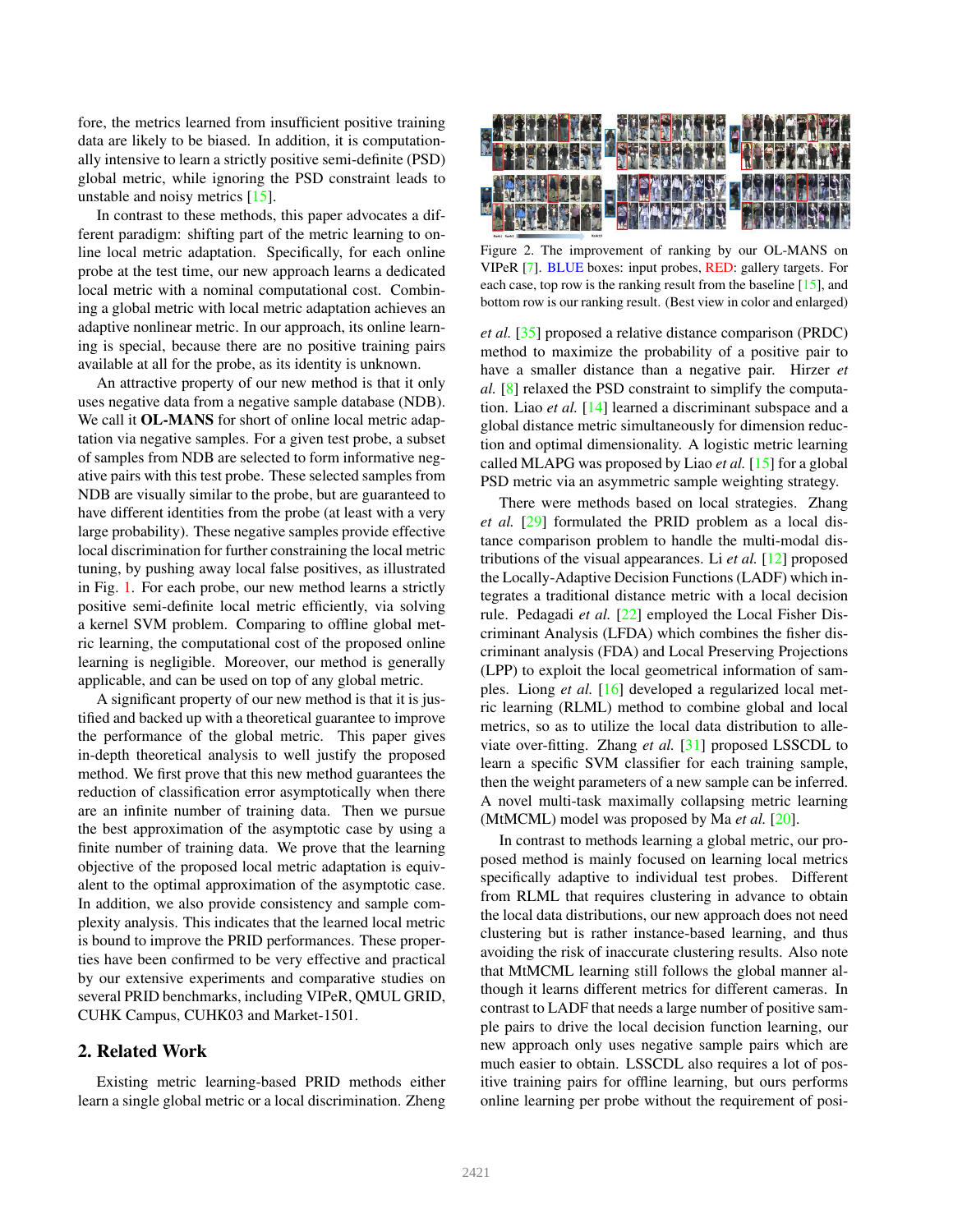<span id="page-2-3"></span>tive pairs.

## 3. Online Local Metric Adaptation via Negative Samples (OL-MANS)

### 3.1. Problem Setup

A single-shot PRID dataset consists of  $n$  pairs of identity images  $\{(x_i^p, x_i^g)\}_{i=1}^n$  collected from two different disjoint cameras:  $x_i^p$  is from the probe camera and  $x_i^g$  is from the gallery camera. The index  $i = \{1, 2, ..., n\}$  represents the identity label of  $n$  different persons. For training and testing in PRID, all identity pairs can be divided into two disjoint subsets  $\{u_1, u_2, ..., u_{m'}\}$  and  $\{v_1, v_2, ..., v_m\}$  where  $n =$  $m + m'$  and

$$
\mathbf{X}_{train} = \mathbf{X}_{train}^p \cup \mathbf{X}_{train}^g = \{x_{u_i}^p\}_{i=1}^{m'} \cup \{x_{u_i}^g\}_{i=1}^{m'}
$$
\n
$$
\mathbf{X}_{test} = \mathbf{X}_{test}^p \cup \mathbf{X}_{test}^g = \{x_{v_i}^p\}_{i=1}^{m} \cup \{x_{v_i}^g\}_{i=1}^{m}
$$
\n(1)

So that  $X_{train}$  is used as the training set and  $X_{test}$  is the test set. In our algorithm, an additional negative sample database, denoted by  $Y^{neg} = \{y_i\}_{i=1}^k$ , is needed, and will be discussed shortly in Sec. [3.3.](#page-2-0)

#### 3.2. Conventional Global Metric Learning

Conventional learning-based PRID methods [\[14,](#page-8-3) [35,](#page-8-5) [26,](#page-8-13) [15\]](#page-8-1) aim to learn a single global Mahalanobis distance metric  $M_G$  by using the training set  $X_{train}$ . The learned metric  $M_G$  projects the original samples into another feature space, and the matching between one probe  $x_i^p$  and one gallery image  $x_j^g$  at test stage is measured by:

$$
d_{\mathbf{M}_G} (x_i^p, x_j^g) = ||x_i^p - x_j^g||_{\mathbf{M}_G}^2 = (x_i^p - x_j^g)^T \mathbf{M}_G (x_i^p - x_j^g)
$$
\n(2)

where  $M_G = W^T W \succeq 0$  needs to be positive semi-definite, as W is the learned projection. Different methods adopt different loss functions to learn  $M_G$ , and a good solution to  $M_G$  should align the similarity structure in the projected feature space, so as to pull the samples from the same identity group closer and to make different identities more discriminative. Due to the fact that the global metric does not aim to fit the local distributions for all the samples specifically, it may lead to large biases and distortions in some places in the feature space. As illustrated in Fig. [1,](#page-0-0) our new approach puts an instance-based online local metric adaptation on top of the global metric.

#### <span id="page-2-0"></span>3.3. Instance-based OL-MANS

In this paper, we propose an online local metric adaptation algorithm called *OL-MANS* to adaptively adjust the metric dedicated to specific test probes with minimum online training by utilizing only negative training samples.

Specifically, for a probe image  $x_{v_i}^p$  in the probe set  $\mathbf{X}_{test}^p$ , we aim to learn a local Mahalanobis distance  $\mathbf{M}_{L}^{i}$  only using



<span id="page-2-1"></span>Figure 3. The local metric  $M_L^i$  for  $\hat{x}_{v_i}^p$  can push the closest negative sample  $\hat{y}_j$  of  $\hat{x}_{v_i}^p$  away from the local region  $\Omega(\hat{x}_{v_i}^p)$ 

the samples in a negative sample database  $Y^{neg}$  as training data. This negative sample database provides rather faithful negative samples to the tests with a large probability. There are many ways to collect  $Y^{neg}$ , e.g., data from a different benchmark can be used, or false positive matches from images that do not contain humans. The insight here is that all such negative samples are "hard negatives" for the probes. In this research, we have investigated how  $Y^{neg}$  influences the performance. This study is presented as the supplementary material due to the page limit.

As the global projection W learned by the global metric learning maps  $X_{test}^p$  to a low dimensional subspace  $\hat{X}_{test}^p =$  $\mathbf{W} \mathbf{X}_{test}^p = \left\{ \hat{x}_{v_i}^p \right\}_{i=1}^{reg}$ , we propose to further adjust the local similarity for each specific  $\hat{x}_{v_i}^p$  by an online learned local metric  $\mathbf{M}_{L}^{i}$  which is solely learned from  $\mathbf{Y}^{neg}$ .

We propose to pursue an optimal PSD Mahalanobis metric  $M_L^i$  for the local adaptation, by maximizing the distance to the closest (or "hardest" conceptually) negative sample of  $\hat{x}_{v_i}^p$ , as shown in Fig. [3:](#page-2-1)

$$
\mathbf{M}_{L}^{i} = \arg \max_{\mathbf{M}_{L}^{i} \succeq 0} \left( \min_{1 \leq j \leq k} \left( \hat{x}_{v_{i}}^{p} - \hat{y}_{j} \right)^{T} \mathbf{M}_{L}^{i} \left( \hat{x}_{v_{i}}^{p} - \hat{y}_{j} \right) \right)
$$
\n(3)

where  $\hat{y}_j = \mathbf{W} y_j$  is the projected negative sample based on the global metric. We regularize  $M_L^i$  for a stable solution. This can be done via minimizing the norm under a fixed margin constraint, instead of maximizing the margin under a fixed norm constraint  $[6]$ , so the alternative objective is:

<span id="page-2-2"></span>
$$
\mathbf{M}_{L}^{i} = \arg\min_{\mathbf{M}_{L}^{i}} \frac{1}{2} \left\| \mathbf{M}_{L}^{i} \right\|^{2}
$$
  
\n
$$
sub \ to: \ \left( \hat{x}_{v_{i}}^{p} - \hat{y}_{j} \right)^{T} \mathbf{M}_{L}^{i} \left( \hat{x}_{v_{i}}^{p} - \hat{y}_{j} \right) \geq 2, \ \forall 1 \leq j \leq k
$$
  
\n
$$
\mathbf{M}_{L}^{i} \geq 0
$$
\n(4)

where the constant 2 is arbitrary only for manipulation convenience. While this is a convex semi-definite programming problem, it can be very slow for high dimensional data, even for the state-of-the-art PSD solvers.

In the proposed OL-MANS approach, we relax the PSD constraint requiring  $M_L^i \succeq 0$ , but we prove below that the relaxed objective is equivalent to a kernel SVM problem with a quadratic kernel. And thus the solution is still a PSD metric. In addition, it can be readily solved with off-the-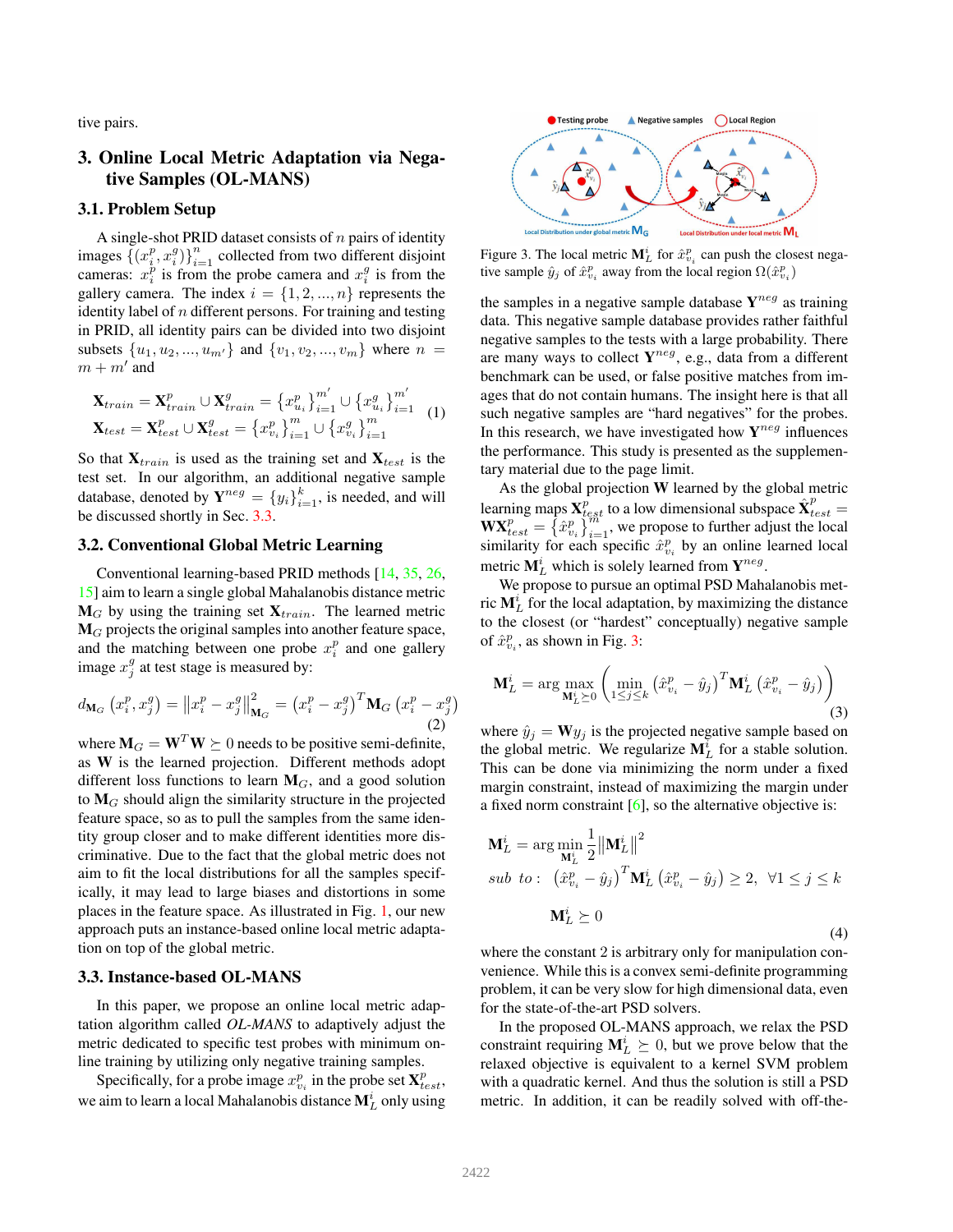<span id="page-3-6"></span>shelf SVM solvers such as LIBSVM [\[2\]](#page-8-15). More importantly, we also prove that this learning objective is equivalent to the best approximation to the asymptotic classification error, which is proved to be lower than the global metric (details see Sec. [4](#page-3-0) and supplementary materials).

Theorem 1 *The solution to Eqn. [4](#page-2-2) is equivalent to a kernel SVM with*  $k(x, y) = (x, y)^2$  *on*  ${\tilde{y_0}, \tilde{y_1}, \tilde{y_2}, ..., \tilde{y_k}}$  *where*  $\tilde{y}_j = \hat{x}_{v_i}^p - \hat{y}_j \text{ (for } j \ge 1\text{), and } \tilde{y}_0 = \hat{x}_{v_i}^p - \hat{x}_{v_i}^p = 0.$ 

Proof 1 *Define auxiliary labels by:*

$$
\zeta_j = \begin{cases}\n-1, & j = 0 \\
1, & j \neq 0\n\end{cases}
$$
\n(5)

*so the objective Eqn. [4](#page-2-2) can be rewritten as:*

<span id="page-3-1"></span>
$$
\mathbf{M}_{L}^{i} = \arg\min_{\mathbf{M}_{L}^{i}} \frac{1}{2} ||\mathbf{M}_{L}^{i}||^{2}
$$
  
\n*sub to*:  $\zeta_{j} \left( \tilde{y}_{j}^{T} \mathbf{M}_{L}^{i} \tilde{y}_{j} - 1 \right) \geq 1, \forall \ 0 \leq j \leq k$  (6)

*Eqn. [6](#page-3-1) is exactly an SVM problem with quadratic kernel and with bias fixed to one. Next we prove the solution to objective Eqn. [6](#page-3-1) is exactly the same as that to the original objective Eqn. [4.](#page-2-2) Consider the dual of the SVM, the optimal solution*  $M_L^i$  has the form:

$$
\boldsymbol{M}_{L}^{i} = \sum_{j=0}^{k} \alpha_{j} \zeta_{j} \tilde{y}_{j} \tilde{y}_{j}^{T}, \ \alpha_{j} \ge 0 \tag{7}
$$

Since  $\tilde{y}_j \tilde{y}_j^T$  is PSD for  $j \geq 1$  (  $\tilde{y}_0 \tilde{y}_0^T = 0$  ) and  $\zeta_j = 1$  for  $j \geq 1$ *, so we have:* 

$$
\mathbf{M}_{L}^{i} = \sum_{j=0}^{k} \alpha_{j} \zeta_{j} \tilde{y}_{j} \tilde{y}_{j}^{T} = \sum_{j=1}^{k} \alpha_{j} \tilde{y}_{j} \tilde{y}_{j}^{T} \succeq 0 \quad (8)
$$

It is obvious that the positive semi-definiteness of  $M_L^i$  is guaranteed even if no PSD constraint is explicitly imposed in our learning objective Eqn. [6.](#page-3-1)

#### 3.4. Person Re-identification via OL-MANS

At the online test stage, for a probe  $x_{v_i}^p$  from  $\mathcal{X}_{test}^p$  and one gallery image  $x_{v_j}^g$  from  $\mathcal{X}_{test}^g$ , our method combines a global metric  $M_G$  (with flexible choices) with our local metric adaptation  $M_L^i$  to achieve an adaptive nonlinear metric:

$$
d(x_{v_i}^p, x_{v_j}^q) = d_{\mathbf{M}_G}(x_{v_i}^p, x_{v_j}^q) + \lambda d_{\mathbf{M}_L}(x_{v_i}^p, x_{v_j}^q)
$$
  
=  $(x_{v_i}^p - x_{v_j}^q)^T \mathbf{W}^T (\mathbf{I} + \lambda \mathbf{M}_L^i) \mathbf{W}(x_{v_i}^p - x_{v_j}^q)$  (9)

where  $M_G = W^T W$  is an learned global metric and  $M_L^i$  is the local metric adaptation specific for  $x_{v_i}^p$ .  $\lambda$  is the weighting parameter which can be decided by cross-validation. In this paper, we set  $\lambda$  by Eqn. [10](#page-3-2) in all the experiments (details please see the supplementary materials).

<span id="page-3-2"></span>
$$
\lambda = \max_{1 \leq j \leq m'} \left( d_{\mathbf{M}_G}(x_{v_i}^p, y_{v_j}^g) \right) / \max_{1 \leq j \leq m'} \left( d_{\mathbf{M}_L}(x_{v_i}^p, y_{v_j}^g) \right)
$$
(10)

#### <span id="page-3-0"></span>4. Theoretical Analysis and Justification

We first prove that the asymptotic error by using the proposed OL-MANS is bound to be lower than that without. When the negative samples are truly hard negative ones, the asymptotic error by using OL-MANS can be very close to the Bayesian error (Sec. [4.1\)](#page-3-3). Besides this theoretically meaningful result, we prove that this strong asymptotic error can actually best approximated by using finite data, which is practically also meaningful. More importantly, we prove that this approximation is actually achieved by OL-MANS (Sec. [4.2\)](#page-4-0). We also present its consistency and sample complexity analysis in Sec. [4.3.](#page-4-1)

#### <span id="page-3-3"></span>4.1. Asymptotic Error is Reduced

The core of PRID is indeed a two-class ( $\omega_+$  and  $\omega_-$ ) 1-Nearest neighbor (NN) classification problem by using the gallery set  $D$ . If there is infinite number of data, it is well-known that its asymptotic error  $\mathcal{P}(e|x)$  is bounded by 2 times the Bayesian error [\[4\]](#page-8-16):

$$
\mathcal{P}^* \le \mathcal{P}(e|x) = 2P(\omega_+|x)P(\omega_-|x) \le 2\mathcal{P}^* \tag{11}
$$

where  $\mathcal{P}^*$  is the Bayesian error. In our work, we prove that by adding the hard negative samples  $x_a$  to  $D$  to form an augmented dataset  $\mathcal{D}^a$ , the asymptotic error  $\mathcal{P}^a(e|x)$  by using  $\mathcal{D}^a$  is always smaller than  $\mathcal{P}(e|x)$ :

$$
\mathcal{P}^a(e|x) \le \mathcal{P}(e|x) \tag{12}
$$

**Theorem 2** For an input x, its NN is  $x'$  in  $\mathcal{D}^a$ . Define the *probability that*  $x'$  *is an augmented data*  $x_a$ *, i.e.,*  $x' \sim x_a$ as  $P(x' \sim x_a) = q$ ; otherwise,  $x'$  is not an augmented data  $x_a$ , *i.e.*,  $x' \neg x_a$ ,  $P(x' \neg x_a) = 1 - q$ , where  $0 \le q \le 1$ . The asymptotic error  $\mathcal{P}^{a}(e|x)$  by using  $\mathcal{D}^{a}$  is:

<span id="page-3-5"></span>
$$
\mathcal{P}^a(e|x) = \frac{(2-q)\mathcal{P}(e|x)}{2 - 2q\mathcal{P}(e|x)} \le \mathcal{P}(e|x) \tag{13}
$$

Proof 2 *Due to the page limit, please see the proof in the supplementary materials.*

Since q is the probability of  $P(x' \sim x_a)$ ,  $0 \le q \le 1$ . If  $q = 0$  which indicates that the augmented negative data are useless, then we have  $P^a(e|x) = P(e|x)$ . Another extreme is when  $q = 1$  implying the negative data are abundant and effective to constrain the classification, then we have  $<sup>1</sup>$  $<sup>1</sup>$  $<sup>1</sup>$ </sup>

$$
\mathcal{P}^{a}(e|x) = \frac{\mathcal{P}(e|x)}{2[1 - \mathcal{P}(e|x)]} \le \mathcal{P}(e|x) \tag{14}
$$

In this case, when  $\mathcal{P}(e|x)$  is very small, we have

$$
\mathcal{P}^{a}(e|x) \simeq \frac{\mathcal{P}(e|x)}{2} \simeq \mathcal{P}^{*}(e) \tag{15}
$$

The asymptotic error of our negative-augmented approach can be very close to the Bayesian error.

<span id="page-3-4"></span>
$$
{}^{1}\mathcal{P}(e|x) \leq \frac{1}{2}
$$
 is always true.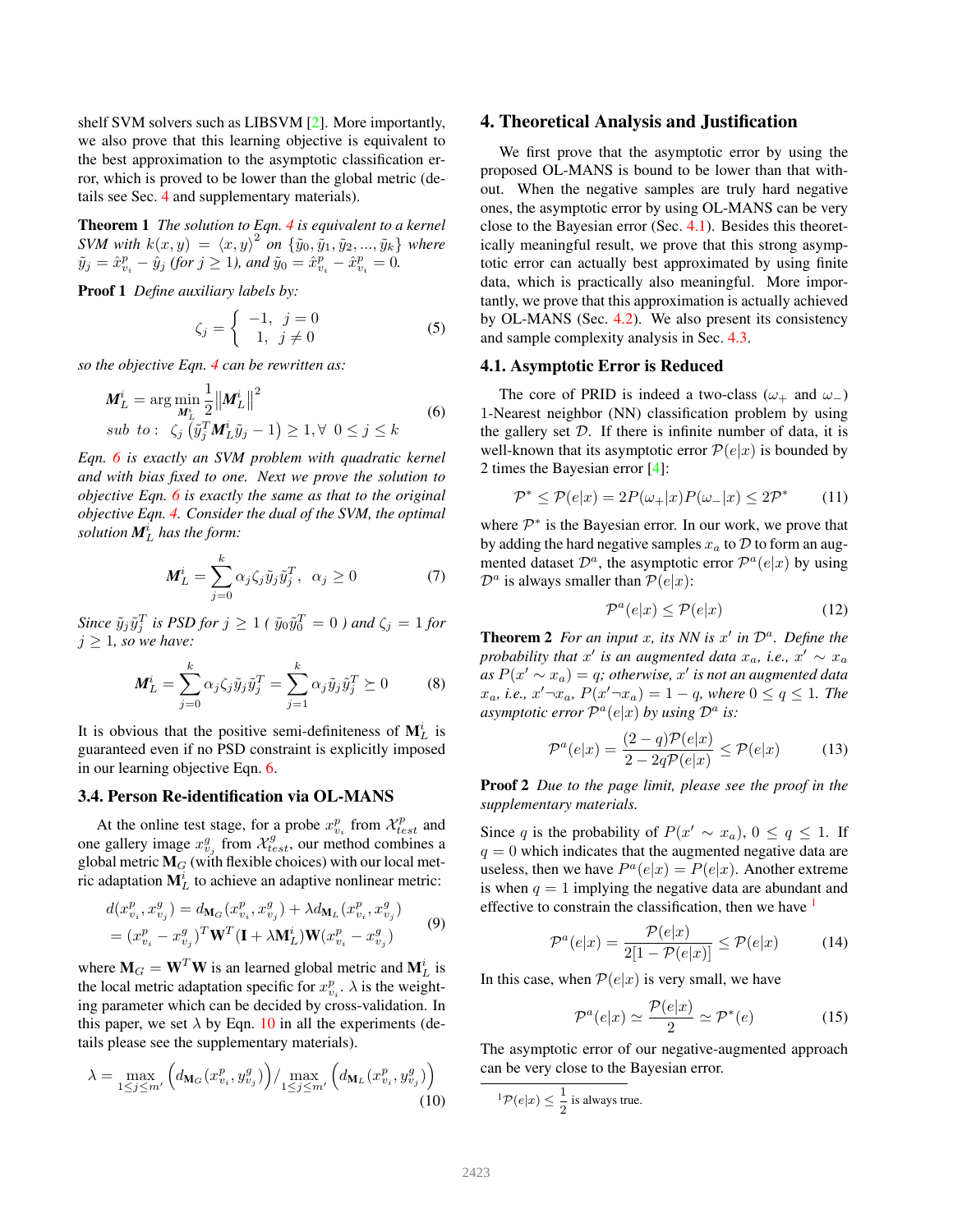## <span id="page-4-0"></span>4.2. Finite Approximation to  $\mathcal{P}^{a}(e|x)$

The asymptotic error  $\mathcal{P}^{a}(e|x)$  in Eqn. [13](#page-3-5) is only meaningful when the sample size is infinite,  $n \to \infty$ . However, in practice, only finite number of samples are available. To make it practically meaningful, we prove that it can be best approximated by the practical error rate  $\mathcal{P}_n(e|x)$  (*n* is finite) by finding a local metric  $M<sub>L</sub>$ . And this local metric turns out to be the one for the proposed OL-MANS.

Still consider the 2-class 1-NN rule scenario (on the negative-augmented data  $\mathcal{D}^a$ ). To make the notation less cluttered, here we use  $\mathcal{P}(e|x)$  to indicate  $\mathcal{P}^{a}(e|x)$  without confusion. Given a sample  $x$  and its nearest neighbor  $x'$ from the finite dataset containing  $n$  samples. The probability of error for  $x$  is:

$$
\mathcal{P}_n(e|x) = P(\omega_+|x)P(\omega_-|x') + P(\omega_-|x)P(\omega_+|x')
$$
  
=  $\mathcal{P}(e|x) + [P(\omega_+|x) - P(\omega_-|x)][P(\omega_+|x) - P(\omega_+|x')]$ 

Our goal is to find a best local metric  $M_x$  for x such that the conditional MSE  $\min_{\mathbf{M}_x} \mathbb{E}\{[\mathcal{P}_n(e|x) - \mathcal{P}(e|x)]^2|x\}$  is minimized. Since  $[P(\omega_{+}|x) - P(\omega_{-}|x)]$  is constant for a given  $x$ , so the minimization is equal to:

<span id="page-4-2"></span>
$$
\min_{\mathbf{M}_x} \mathbb{E}\{ [P(\omega_+|x) - P(\omega_+|x')]^2|x\} \tag{16}
$$

Because  $P(\omega_+|x') \simeq P(\omega_+|x) + \nabla P(\omega_+|x)^T(x'-x)$ , Eqn. [16](#page-4-2) is approximately equivalent to:

<span id="page-4-4"></span>
$$
\min_{\mathbf{M}_x} \mathbb{E}\{\|\nabla P(\omega_+|x)^T(x'-x)\|^2|x\} \tag{17}
$$

The core here is to compute the gradient of posterior  $\nabla P(\omega_{+}|x)$ . Recall our proposed OL-MANS approach, a local linear classifier **w** where  $M_x = ww^T$  is learned for sample  $x$  via a standard kernel SVM framework. So the posterior of  $x$  in a logistic sigmoid function form is:

$$
P(\omega_{+}|x) = \frac{1}{1 + e^{\zeta_x(\mathbf{w}^T x + b) - \gamma}}, P(\omega_{-}|x) = 1 - P(\omega_{+}|x)
$$
\n(18)

The gradient of  $P(\omega_{+}|x)$  can be easily computed:

<span id="page-4-3"></span>
$$
\nabla P(\omega_+|x) = \zeta_x P(\omega_+|x) P(\omega_-|x) \mathbf{w} \tag{19}
$$

Substituting Eqn. [19](#page-4-3) for  $\nabla P(\omega_+|x)$  in Eqn. [17](#page-4-4) gives us:

<span id="page-4-5"></span>
$$
\min_{\mathbf{M}_x} \mathbb{E}\{ \|\zeta_x P(\omega_+|x) P(\omega_-|x) \mathbf{w}^T(x'-x) \|^2 |x \}
$$
  
= 
$$
\min_{\mathbf{M}_x} (x'-x)^T \mathbf{w} \mathbf{w}^T(x'-x)
$$
 (20)

Recall our optimization objective Eqn. [6,](#page-3-1) for the positive samples, we have  $1 - (x' - x)^T \mathbf{M}_x(x' - x) \ge 1$  which is equal to  $(x'-x)^T M_x(x'-x) \leq 0$ . On the other hand,  $(x - x')^T M_x(x - x') \ge 0$  is always true for a PSD  $M_x$ , so  $(x'-x)^T M_x(x'-x) \equiv 0$  always holds. It is obvious Eqn. [20](#page-4-5) is always optimized by adopting the local metric  $M_x$  learned by our algorithm Eqn. [6.](#page-3-1)

#### <span id="page-4-1"></span>4.3. Consistency and Sample Complexity Analysis

A set of samples  $\{x_0, x_1, ..., x_k\}$  is identically drawn from a D-dimensional space  $\mathbb{D} \in \mathbb{R}^D$  where  $l_i$  is the label of  $x_i$ , then a paired sample set  $S_k^{pair} = \{s_i\}_{i=1}^k =$  $\{(x_0, x_i)\}_{i=1}^k$  of size k is formed. For our proposed learning objective Eqn. [6,](#page-3-1) the true risk over the whole distribution  $D$ and the empirical error based on  $S_k^{pair}$  are defined as:

$$
Err^{\lambda}(\mathbf{M}_L, \mathbb{D}) = \mathbb{E}_{x_i, x_j \sim \mathbb{D}} \phi^{\lambda}(\mathbf{M}_L, (x_i, x_j))
$$

$$
Err^{\lambda}(\mathbf{M}_L, S_k^{pair}) = \frac{1}{k} \sum_{i=1}^{k} \phi^{\lambda}(\mathbf{M}_L, s_i)
$$

where  $\phi^{\lambda}(\mathbf{M}_L, s_i)$  is the hinge loss function:

$$
\phi^{\lambda}(\mathbf{M}_{L}, s_{i}) = \lambda [\zeta_{i} ((x_{i} - x_{0})^{T} \mathbf{M}_{L}(x_{i} - x_{0})) - \gamma \zeta_{i}]_{+}
$$

where  $\zeta_i = -1$  if  $l_i = l_0$  and 1 otherwise,  $[A]_+ =$  $\max(0, A)$  is the hinge loss and  $\gamma_{\zeta_i}$  is the desired margin between samples. The empirical risk minimizing metric based on  $S_k^{\hat{p}air}$  can be readily defined as  $\mathbf{M}_L^*$  =  $\arg \min_{\mathbf{M}_L} Err^{\lambda}(\mathbf{M}_L, S_k^{pair})$ . Our goal is to compare the generalization performance of  $M_L^*$  over the unknown  $\mathbb D$ .

<span id="page-4-6"></span>**Theorem 3** Let  $\phi^{\lambda}(\mathbf{M}_L, s_i)$  be a distance-based loss func*tion that is* λ*-Lipschitz in the first argument. Then with probability at least* 1−δ *over* {s1, ..., sk} *from an unknown B-bounded-support (each*  $(x, l) \sim \mathbb{D}, ||x|| \leq B$ ) distribu*tion* D*, we have:*

$$
\begin{aligned}\n\sup_{\mathbf{M}_L \in \mathcal{M}} \left[ \operatorname{Err}^{\lambda}(\mathbf{M}_L, \mathbb{D}) - \operatorname{Err}^{\lambda}(\mathbf{M}_L, S_k^{pair}) \right] \\
&\le O\left( \lambda B^2 \sqrt{D \ln(1/\delta)/k} \right)\n\end{aligned} \tag{21}
$$

Theorem. [3](#page-4-6) proves that to achieve an estimation error rate  $\epsilon$ ,  $k = \Omega\left((\lambda B^2/\epsilon)^2 D \ln(1/\delta)\right)$  samples are sufficient.

<span id="page-4-7"></span>Theorem 4 *Let M*<sup>L</sup> *be any class of weighting metrics on the feature space*  $X = \mathbb{R}^D$ , and define  $d :=$  $Sup_{\textbf{M}_L \in \mathcal{M}} \|\textbf{M}_L\|_F^2$ . Following the same parameter setting *in Theorem. [3,](#page-4-6) we have:*

$$
\begin{aligned}\n\sup_{\mathbf{M}_L \in \mathcal{M}} \left[ \operatorname{Err}^{\lambda}(\mathbf{M}_L, \mathbb{D}) - \operatorname{Err}^{\lambda}(\mathbf{M}_L, S_k^{pair}) \right] \\
&\le O\left( \lambda B^2 \sqrt{d \ln(1/\delta)/k} \right)\n\end{aligned} \tag{22}
$$

From Theorem. [4,](#page-4-7) we observe that if the learned metric  $M_L$  has a low metric learning complexity  $d \ll D$ , it can help sharpen the sample complexity result, yielding a dataset-dependent bound. Recall our objective Eqn. [6,](#page-3-1)  $d := Sup_{\mathbf{M}_L \in \mathcal{M}} \|\mathbf{M}_L\|_F^2$  is already optimized via our proposed learning objective. Therefore, the bound is further tighter under the same number of samples.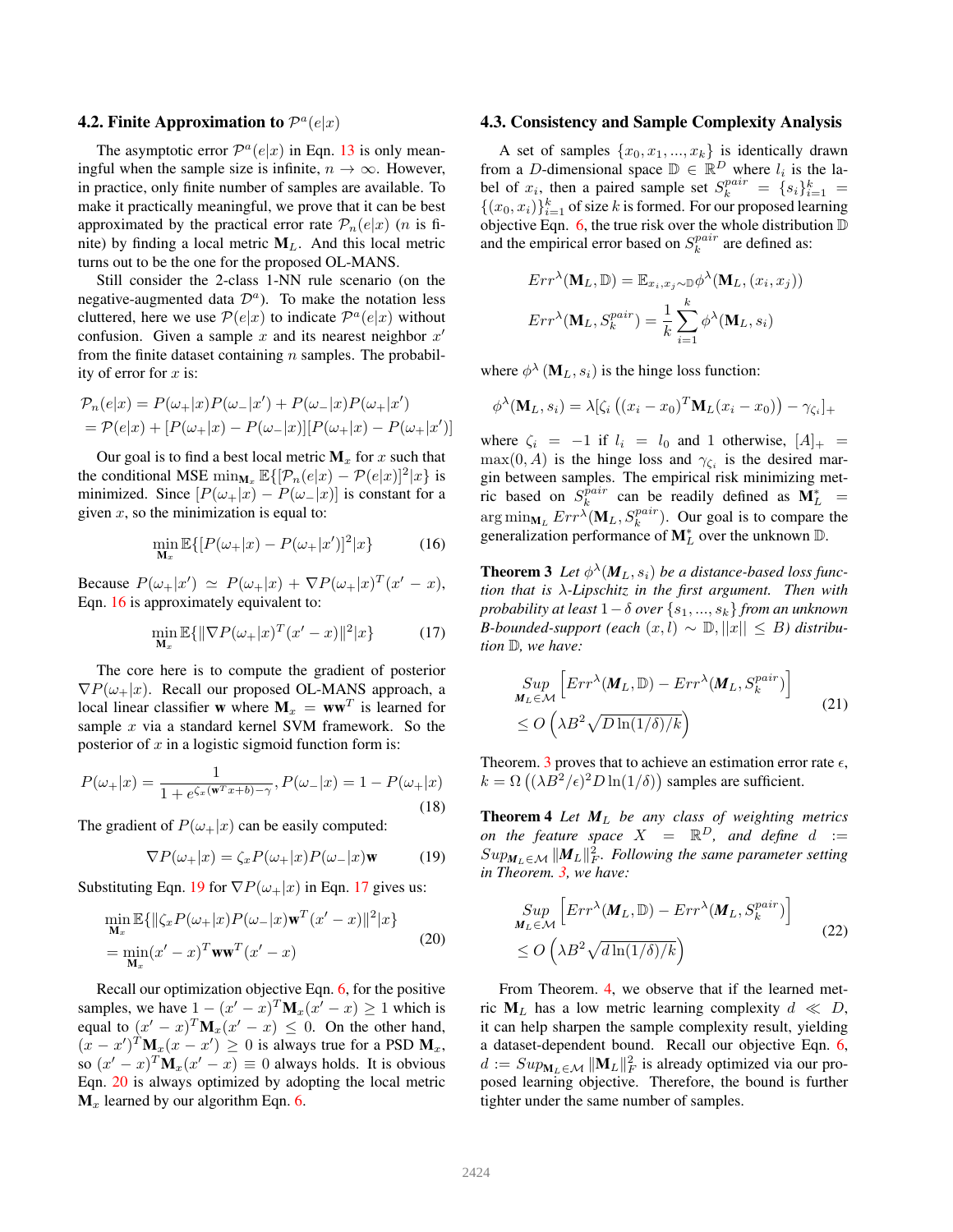## <span id="page-5-2"></span>5. Experiments

## 5.1. Experiment Settings

Data & Evaluation. We have performed thorough experiments and comparative studies to evaluate our method on five most widely-used benchmark datasets: VIPeR [\[7\]](#page-8-7), QMUL GRID [\[19\]](#page-8-17), CUHK Campus [\[10\]](#page-8-18), CUHK03 [\[11\]](#page-8-19) and Market-1501 [\[34\]](#page-8-20). The last three large-scale datasets are pretty challenging due to the extremely complicated variance of person appearance and abundant distractors. For a fair comparison, the training data of each dataset are used as the negative training samples for itself  $Y^{neg} = X_{train}$ , so no more extra information is utilized in the experiment. For all the experiments, the single-shot evaluation setting (except for the CUHK Campus dataset where the multi-shot matching setting is applied) is adopted and all the results are shown in the form of Cumulated Matching Characteristic (CMC) curves. Due to space limitation, we only report the cumulated matching accuracy at selected ranks in tables. The plot of the full curve is included in the supplementary materials.

Feature. The recently proposed high-dimensional feature LOMO [\[14\]](#page-8-3) is adopted as the visual feature representation. Since it is not practical to directly use such a high dimensional feature in metric learning, we employ principal component analysis (PCA) to reduce the feature dimension.

Baselines. For fair comparisons, several global metric learning approaches [\[15,](#page-8-1) [14,](#page-8-3) [30\]](#page-8-21) whose code is available to access and the feature can be replaced are compared to our proposed method under the same experiment setting and using the same LOMO feature. Besides, the most recent state-of-the-art published results are also reported for a thorough comparison. For all the experiments, the global metric learner, MLAPG [\[15\]](#page-8-1) is chosen as the underlying baseline so that our online local metric adaptation algorithm is applied on top of it.

#### 5.2. Influence of Global Metric Learning Quality

Our proposed OL-MANS algorithm is applied on top of a global metric  $M_G$ , thus its overall performance may depend on the learning quality of adopted global metric learner. In order to verify whether our OL-MANS can always be helpful, global metrics obtained at various learning stages of a global metric learner [\[15\]](#page-8-1) are tested, as in general the performance of a global metric learner improves with more training (e.g., more training iterations). As shown in Fig. [4,](#page-5-0) even the learned global metric does perform poorly (in its early training stages), our online local metric adaptation is able to consistently and significantly improve the performances by a large margin. This is because the local discriminative information introduced by hard negative samples is able to capture the specific crux of one identity which is quite helpful for identification.



<span id="page-5-0"></span>(a) Rank-1 Evaluation (b) Rank-5 Evaluation (c) Rank-10 Evaluation Figure 4. Demonstration about the influence of the quality of global metric. The x-axis means the maximum iteration time for global metric learning and the y-axis is the identification rate.

| <b>Methods</b> | <b>GRID</b> |        | <b>VIPeR</b> |        |
|----------------|-------------|--------|--------------|--------|
|                | $R=1$       | $R=20$ | $R=1$        | $R=20$ |
| Euc            | 9.12        | 29.76  | 15.32        | 50.66  |
| Euc+OL-MANS    | 20.88       | 45.12  | 21.99        | 56.11  |
| XODA[14]       | 12.96       | 43.52  | 38.99        | 91.94  |
| XQDA+OL-MANS   | 29.20       | 50.96  | 43.54        | 92.15  |
| MLAPG[15]      | 17.60       | 56.08  | 40.28        | 93.39  |
| MLAPG+OL-MANS  | 30.16       | 59.36  | 44.97        | 93.64  |
| DNSL[30]       | 15.12       | 53.12  | 40.19        | 93.54  |
| DNSL+OL-MANS   | 28.96       | 56.96  | 43.67        | 93.61  |

<span id="page-5-1"></span>Table 1. Comparison of identification rate with/without proposed OL-MANS on VIPeR and GRID. All the experiments are under the same setting and use the same LOMO feature. +OL-MANS means implementing our OL-MANS on the original global metric learner. Red represents the better results.

#### 5.3. Influence of Global Metric Learner Choice

An interesting question is whether our OL-MANS can always work for any global metric learners as promised. To verify it, we conduct the following experiment that different kinds of global metric learners, Euclidean distance,  $XQDA$  [\[14\]](#page-8-3), MLAPG [\[15\]](#page-8-1) and DNSL [\[30\]](#page-8-21) are adopted as the underlying global metric that our OL-MANS algorithm will be readily applied on. For each learner, we compare the identification rates without and with our online local metric adaptation. The 10-run-average results on VIPeR and GRID datasets are reported in Table. [1,](#page-5-1) as well as the complete CMC curves (included in the supplementary materials). We observe that for all the learners, our proposed online local metric adaptation algorithm is able to boost the identification performance with a significantly improvement, even double the identification accuracy (on GRID). Even for the most state-of-the-art global metric learner [\[30\]](#page-8-21), applying our OL-MANS to it can still achieve a non-trivial improvement.

#### 5.4. Training Costing Analysis and Comparison

Although every test probe needs to learn a local Mahalanobis metric at the test stage, solving a kernel SVM problem instead of solving the original PSD problem makes the learning efficient and largely reduces the training time. Ta-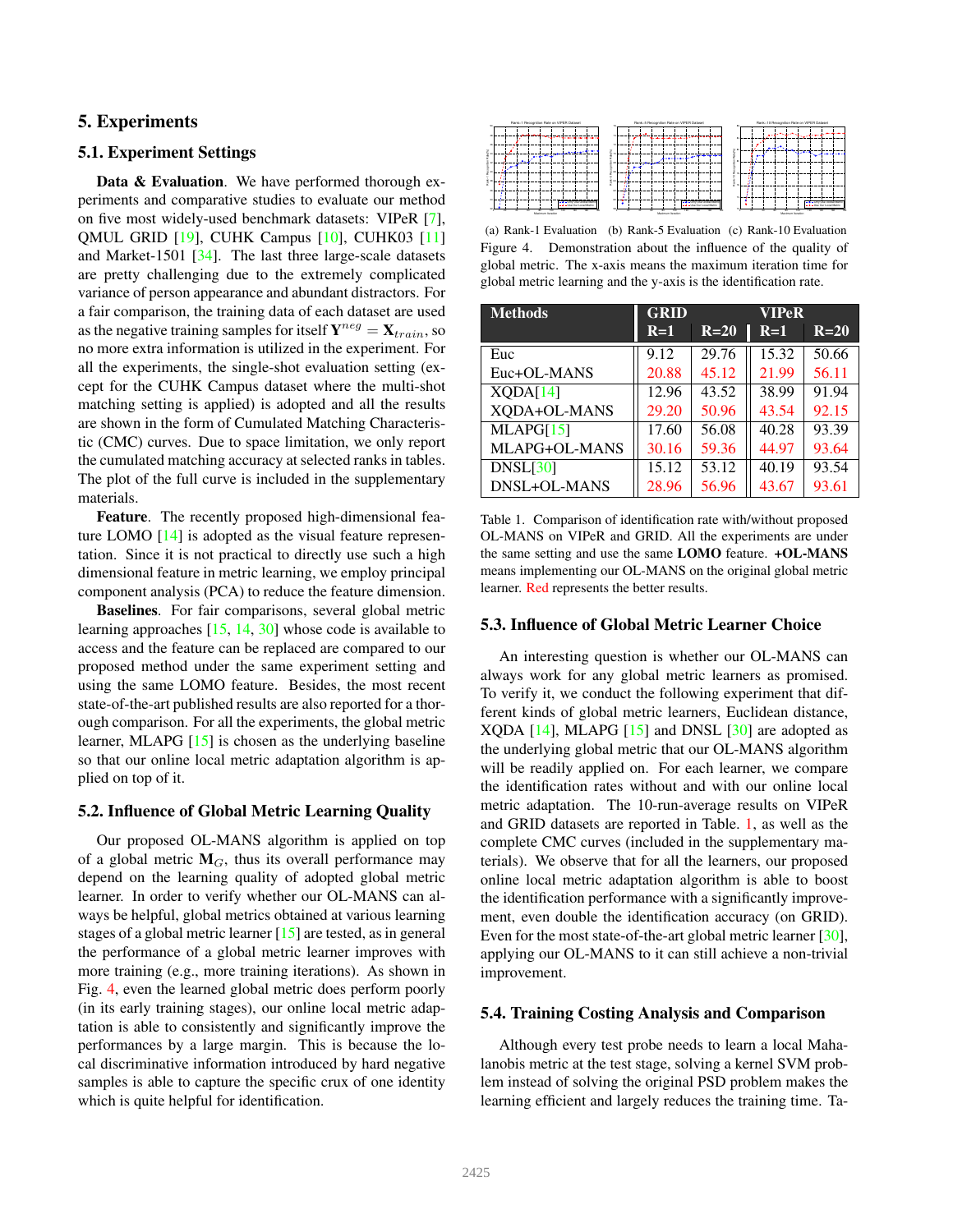<span id="page-6-5"></span>

| Method   | $ITML$ [5] | $MLAPG$ [15]     | LADF $[12]$    |
|----------|------------|------------------|----------------|
| Ave Time | 20.5       | 25.8             | 31.7           |
| Method   | LMNN [27]  | <b>PRDC</b> [36] | <b>OL-MANS</b> |
| Ave Time | 152.9      | 394.6            | 4.8            |

<span id="page-6-0"></span>Table 2. Average training time (seconds) on VIPeR.

| Method   | $XQDA$ [30]  | $MLAPG$ [15]     | <b>MFA</b> [28] |
|----------|--------------|------------------|-----------------|
| Training | 3233.8       | 2732.8           | 437.8           |
| Method   | $kLFDA$ [28] | <b>DNSL</b> [30] | <b>OL-MANS</b>  |
| Training | 995.2        | 3149.7           | 19.60           |

<span id="page-6-2"></span>Table 3. Training time (seconds) on the Market-1501.

ble.  $2<sup>2</sup>$  $2<sup>2</sup>$  provides a thorough comparison of average training time of various state-of-the-art metric learning-based methods on VIPeR dataset. Besides, Table. [3](#page-6-2) shows the training time of different advanced global metric learners on a large-scale dataset, Market-1501. All the experiments are conducted on a remote server with an Intel i7-5930K @3.50GHz CPU and 32G memory. The total average training time of our method on VIPeR is only 4.81 seconds for the adaptation of all the 316 probes, much shorter than learning a single global metric in 25.82 seconds. For the large scale dataset Market-1501, the efficiency advantage of ours is much more pronounced. Our local metric adaptation time is  $10 \sim 100$  times less than the other global metric learners. So the extra time spent in our local metric adaptation is indeed nominal compared with learning a global metric.

#### 5.5. Extensive Comparisons on Benchmarks

Experiments on VIPeR: The VIPeR dataset [\[7\]](#page-8-7) is a widely used benchmark dataset for PRID. It contains 632 pedestrian image pairs taken from 2 different cameras in an outdoor environment. We follow the widely adopted experimental protocol on VIPeR: 632 pairs are randomly divided into half for training and the other half for testing, and use 10-run-average for performance. We conducted the comparison experiment under the same experiment setting and using the same LOMO feature and the results are reported in Table. [4.](#page-6-3) Our proposed algorithm achieves the best performances on all the ranks. For the important Rank-1 evaluation, our performance 44.97% outperforms the second best approach LSSCDL by 2.31%. This promising performance indicates that the proposed local metric adaptation method is consistently effective, several representative examples are shown in Fig. [2.](#page-1-0) Besides, more results on state-of-the-art comparison are included in the supplementary materials.

Experiments on QMUL GRID: The QMUL under-Ground Re-IDentification (GRID) dataset [\[19\]](#page-8-17) contains 250

| <b>Method</b>  | $R=1$ | $R=5$ | $R=10$ | $R=20$ |
|----------------|-------|-------|--------|--------|
| Ours           | 44.97 | 74.43 | 84.97  | 93.64  |
| LSSCDL[31]     | 42.66 |       | 84.27  | 91.93  |
| DNSL[30]       | 42.28 | 71.46 | 82.94  | 92.06  |
| MLAPG[15]      | 40.73 | 69.94 | 82.34  | 92.37  |
| XQDA[14]       | 40.00 | 68.13 | 80.51  | 91.08  |
| <b>TMA[21]</b> | 39.88 |       | 81.33  | 91.46  |
| KISSME[9]      | 34.81 | 60.44 | 77.22  | 86.71  |
| ITML[5]        | 24.64 | 49.78 | 63.04  | 78.39  |
| LMNN[27]       | 29.43 | 59.78 | 73.51  | 84.91  |
| kCCA[17]       | 30.16 | 62.69 | 76.04  | 86.80  |
| MFA[28]        | 38.67 | 69.18 | 80.47  | 89.02  |
| kLFDA[28]      | 38.58 | 69.15 | 80.44  | 89.15  |

<span id="page-6-3"></span>Table 4. Comparison results on VIPeR ( $P = 316$ ). All the methods use the same LOMO feature. RED color is the best result and BLUE color is the second best one.

| <b>Method</b>    | $R=1$ | $R=5$ | $R=10$ | $R=20$ |
|------------------|-------|-------|--------|--------|
| Ours             | 30.16 | 42.64 | 49.20  | 59.36  |
| LSSCDL(LOMO)[31] | 22.40 |       | 51.28  | 61.20  |
| DNSL(LOMO)[30]   | 15.12 | 31.92 | 40.72  | 53.12  |
| MLAPG(LOMO)[15]  | 17.60 | 33.52 | 43.36  | 56.08  |
| XQDA(LOMO)[14]   | 12.96 | 26.80 | 34.56  | 43.52  |
| EPKFM[3]         | 16.30 | 35.80 | 46.00  | 57.60  |
| MtMCML[20]       | 14.08 | 34.64 | 45.84  | 59.84  |
| RQDA[13]         | 15.20 | 30.08 | 39.20  | 49.28  |
| M-RankSVM[18]    | 12.24 | 27.84 | 36.32  | 46.56  |
| $M-PROC[18]$     | 11.12 | 26.08 | 35.76  | 46.56  |
| <b>PRDC[36]</b>  | 9.68  | 22.00 | 32.96  | 44.32  |

<span id="page-6-4"></span>Table 5. Comparison results on GRID ( $P = 900$ ).

pedestrian image pairs taken from 8 disjoint camera views and 775 additional images that do not belong to the 250 persons. GRID is also a pretty tough dataset because of the large viewpoint variations and the low-resolution image quality. The experimental protocol for GRID is the same as  $[15, 3, 20]$  $[15, 3, 20]$  $[15, 3, 20]$  $[15, 3, 20]$ : we randomly divide the 250 identities into half for training and the other half for testing as well as the extra 775 images are used as distractors to enlarge the gallery set. The average performance of 10 random trials is provided in Table. [5.](#page-6-4) It can be clearly observed that the proposed algorithm outperforms all the existing algorithms at Rank-1 by a very significant 7.76% improvement on the identification rate. Although the GRID dataset is more challenging than VIPeR, our proposed algorithm can still handle it well by adapting the local similarity structure of each probe.

Experiments on CUHK Campus: The CUHK Campus dataset [\[10\]](#page-8-18) consists of 971 persons captured from two camera views in a campus environment, two images per person in each camera view. We split the set to 485 for training and 486 for testing and multi-shot matching scenario is applied to CUHK Campus dataset for evaluation [\[14,](#page-8-3) [1,](#page-8-31) [23,](#page-8-32) [28\]](#page-8-24). We

<span id="page-6-1"></span><sup>&</sup>lt;sup>2</sup>The total learning time of OL-MANS includes the local metric adaptation time and gallery ranking time for all probes.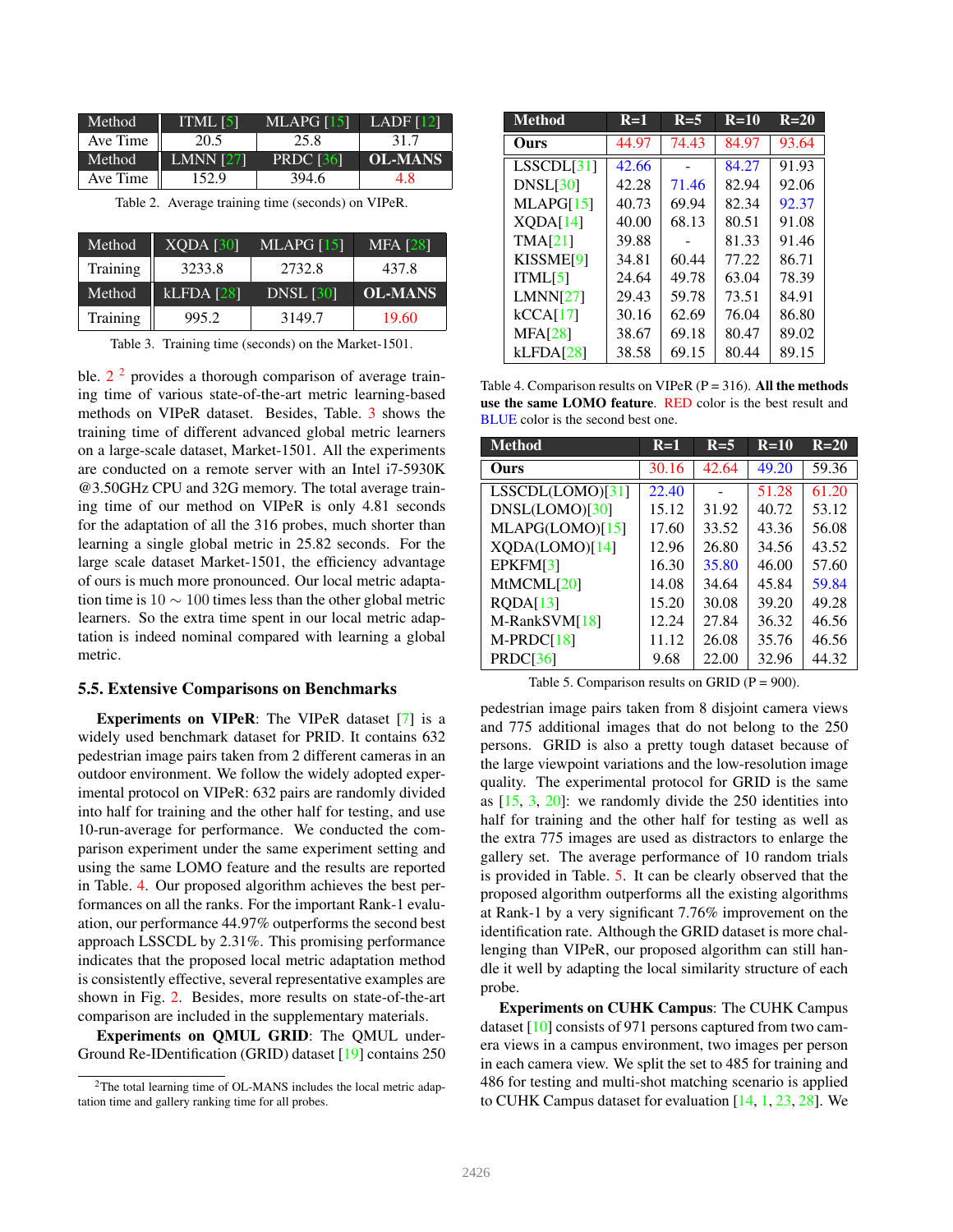<span id="page-7-4"></span>

| <b>Method</b>            | $R=1$ | $R = 5$ | $R=10$ | $R=20$ |
|--------------------------|-------|---------|--------|--------|
| Ours                     | 68.44 | 87.16   | 92.67  | 95.88  |
| LSSCDL[31]               | 65.97 |         |        |        |
| DNSL(LOMO)[30]           | 64.98 | 84.96   | 89.92  | 94.36  |
| MLAPG(LOMO)[15]          | 64.24 | 85.41   | 90.84  | 94.92  |
| XQDA(LOMO)[14]           | 63.21 | 83.89   | 90.04  | 94.16  |
| kFLDA(LOMO)[28]          | 54.63 | 80.45   | 86.87  | 92.02  |
| MFA(LOMO)[28]            | 54.79 | 80.08   | 87.26  | 92.72  |
| kCCA(LOMO)[17]           | 54.63 | 80.45   | 86.87  | 92.02  |
| IDLA[1]                  | 47.53 |         |        |        |
| $Mid-L-F[33]$            | 34.30 |         | 64.96  | 74.94  |
| <b>TSRPR[23]</b>         | 32.70 | 51.20   | 64.40  | 76.30  |
| SalMatch <sup>[32]</sup> | 28.45 |         | 55.67  | 67.95  |
| $K$ -Ensb $2[28]$        | 24.00 | 38.90   | 46.70  | 55.40  |

<span id="page-7-0"></span>Table 6. Comparison results on CUHK Campus ( $P = 486$ ).

| <b>Method</b>      | $R=1$ | $R=5$ | $R=10$ | $R=20$ |
|--------------------|-------|-------|--------|--------|
| <b>Ours</b>        | 61.68 | 88.39 | 95.23  | 98.47  |
| $MLAPG(LOMO)$ [15] | 57.96 | 87.09 | 94.74  | 98.00  |
| XQDA(LOMO) [14]    | 52.20 | 82.23 | 92.14  | 96.25  |
| DNSL(LOMO) [30]    | 58.90 | 85.60 | 92.45  | 96.30  |
| DeepReID[11]       | 20.65 | 51.50 | 66.50  | 80.00  |
| $Im-Deep[1]$       | 54.74 | 86.50 | 93.88  | 98.10  |

<span id="page-7-1"></span>Table 7. Comparison results on CUHK03 Labeled (P=100).

| <b>Method</b>   | $R=1$ | $R=5$ | $R=10$ | $R=20$ |
|-----------------|-------|-------|--------|--------|
| Ours            | 62.71 | 87.59 | 93.80  | 97.55  |
| MLAPG(LOMO)[15] | 51.15 | 83.55 | 92.05  | 96.90  |
| XQDA(LOMO)[14]  | 46.25 | 78.90 | 88.55  | 94.25  |
| DNSL(LOMO)[30]  | 53.70 | 83.05 | 93.00  | 94.80  |
| DeepReID[11]    | 19.89 | 50.00 | 64.00  | 78.50  |
| $Im-Deep[1]$    | 44.96 | 76.01 | 83.47  | 93.15  |

<span id="page-7-2"></span>Table 8. Comparison results on CUHK03 Detected ( $P = 100$ ).

evaluate the performance by fusing scores of all the probe images of the same identity. As shown in Table. [6,](#page-7-0) the proposed method consistently outperforms other state-of-theart methods in all identification rates.

Experiments on CUHK03: The CUHK03 dataset [\[11\]](#page-8-19) contains 13164 images of 1360 pedestrians. All the images are captured by six surveillance cameras. Each person is observed by two disjoint camera views with an average of 4.8 images in each view. Two kinds of data are provided: manually cropped pedestrian images and images detected with a pedestrian detector. We follow the same experimental protocol [\[11,](#page-8-19) [15,](#page-8-1) [14\]](#page-8-3): splitting all the pedestrians into a training set of 1160 persons and a test set of 100 persons. The results in Table. [7](#page-7-1) and Table. [8](#page-7-2) show that for both two datasets, the proposed algorithm achieves the best performances at all ranks. It outperforms the second best approach by almost 10% in Rank-1 rate, even for the data under such a complicated practical situation, which is very significant.

Experiments on Market-1501: Market-1501 [\[34\]](#page-8-20) is the

| <b>Methods</b>              | Single-Q |        | <b>Multi-O</b> |        |
|-----------------------------|----------|--------|----------------|--------|
|                             | $R=1$    | $R=20$ | $R=1$          | $R=20$ |
| Baseline <sup>[34]</sup>    | 35.84    | 67.64  | 44.36          | 73.25  |
| Kissme(LOMO)[34]            | 40.50    | N/A    | N/A            | N/A    |
| MFA- $\chi^2$ (LOMO)[28]    | 45.67    | N/A    | N/A            | N/A    |
| kLFDA(LOMO)[28]             | 51.37    | N/A    | 52.67          | N/A    |
| $Hist-Loss[24]$             | 59.47    | 91.09  | N/A            | N/A    |
| $\overline{Euc}(LOMO)$ [34] | 32.93    | 63.87  | 40.33          | 69.40  |
| Euc+OL-MANS                 | 40.93    | 74.06  | 51.45          | 80.98  |
| MLAPG(LOMO)[15]             | 43.87    | 88.40  | 61.33          | 96.40  |
| <b>MLAPG+OL-MANS</b>        | 44.93    | 89.20  | 62.40          | 94.27  |
| XQDA(LOMO)[14]              | 45.87    | 81.73  | 56.27          | 85.07  |
| XQDA+OL-MANS                | 51.87    | 84.40  | 74.00          | 94.00  |
| DNSL(LOMO)[30]              | 51.73    | 88.67  | 57.70          | 88.59  |
| DNSL+OL-MANS                | 60.67    | 91.87  | 66.80          | 92.19  |

<span id="page-7-3"></span>Table 9. Comparison results on the Market-1501 database under both single-shot and multiple-shot evaluation settings. Red represents the better result.

largest image-based PRID benchmark dataset to date which contains 32668 bboxes of 1501 identities. Each person is recorded by six cameras at most, and two at least. For training and testing, the given fixed training and test set are utilized and both single-shot and multi-shot settings are used for evaluation. As shown by Table. [9,](#page-7-3) directly using Euclidean distance without metric learning and a state-ofthe-art deep embedding-based method [\[24\]](#page-8-35) are compared as baselines. We perform our OL-MANS to different global metric learners [\[15,](#page-8-1) [14,](#page-8-3) [30\]](#page-8-21) based on the same LOMO features and experiment setting. As shown by the result, for all the global metric learners even for the Euclidean distance, a significant improvement on Rank-1 can be achieved by performing our OL-MANS algorithm to it, no matter under the single-shot or multi-shot evaluation setting.

## 6. Conclusions

In this paper, we proposed a novel online local metric adaptation algorithm to learn a dedicated Mahalanobis metric for each probe at the test stage. Our new approach only uses negative samples for metric adaptation, which is practical in real situation. It largely reduces the demand for a large number of positive training data as in existing PRID methods, and it only incurs minimum computational costs to perform online training. In-depth theoretical analysis well justifies our algorithm and extensive experiments also demonstrate that our new approach consistently and significantly outperforms the state-of-the-art methods.

## Acknowledgements

This work was supported in part by National Science Foundation grant IIS-1217302, IIS-1619078, and the Army Research Ofice ARO W911NF-16-1-0138.